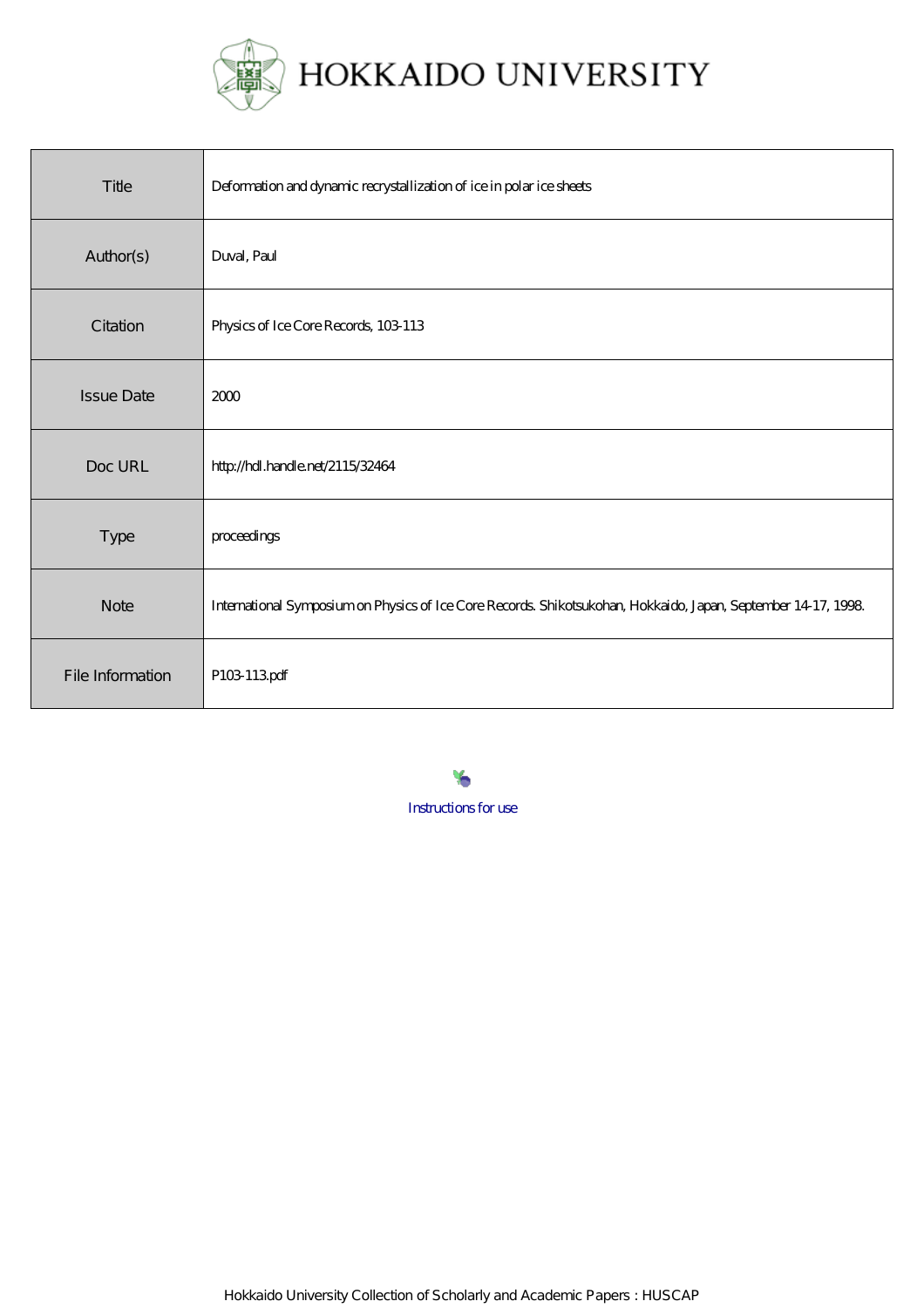# **Deformation and dynamic recrystallization of ice in polar ice sheets**

Paul Duval

Laboratoire de Glaciologie et de Geophysique de l'Environnement, CNRS, B.P. 96, 38402 St. Martin d'Heres Cedex, FRANCE

**Abstract:** The preferred c-axis orientation in ice from polar ice sheets develops essentially as a result of dislocation slip on basal planes. But grain growth and recrystallization are fundamental processes which interact with slip and can alter the texture of ice. The purpose of this work is to clarify the deformation modes of polar ice at low stresses and to assess the role of grain boundary migration as an accommodation process of intracrystalline slip. We have made an attempt to show that a Newtonian viscosity will be obtained if the normal grain growth occurs. The deformation of ice at low stresses is produced by intracrystalline slip, itself accommodated by grain boundary migration. A stress exponent between 2 and 3 is involved when rotation recrystallization is dominant.

### **1. Introduction**

The deformation of polycrystalline ice is a topic of growing interest, studied increasingly in relation to the dynamics of glaciers and polar ice sheets. Models of ice sheets represent an essential part of investigations into the role played by ice masses in climate dynamics. Knowledge of the rheology of ice is necessary for dating ice cores and interpretating them in terms of paleoclimate. The analysis of recrystallization processes which widely occur in ice sheets is of the highest importance for the interpretation of fabrics and the modelling of the deformation of polycrystalline ice. This research work is also interesting for the understanding of the mechanical behavior of rocks and metallic materials at low stresses.

The constitutive law for the flow of polycrystalline ice for ice sheet modelling is that of an incompressible, non linear viscous fluid. Owing to the very large anisotropy of ice crystals and the pre-ponderance of intracrystalline dislocation glide, initially isotropic ice becomes anisotropic when texture forms [Pimienta et aI., 1987]. A large strain rate variation with the direction of the applied stress has been observed in both laboratory and in situ measurements [Duval and Le Gac, 1982; Gundestrup and Hansen, 1984; Budd and Jacka, 1989]. This behavior renders the isotropic Norton-Hoff constitutive relation inadequate for modelling large-scale flow of ice sheets [Lliboutry and Duval, 1985].

The preferred c-axes orientation of ice from polar ice sheets develops basically as the result of lattice rotation by intra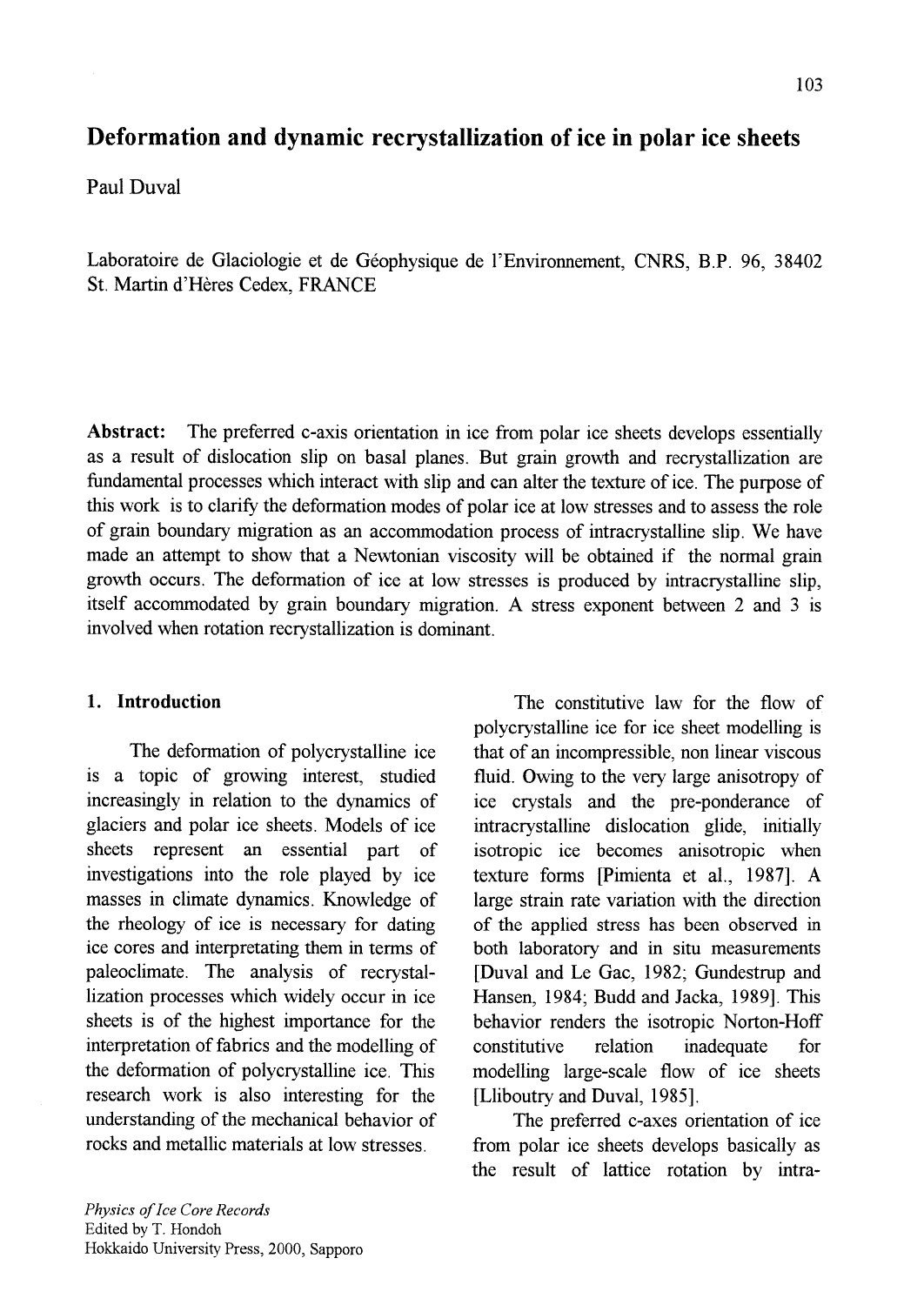crystalline slip [Azuma and Higashi, 1985; Lipenkov et aI., 1989; Alley, 1992]. Abrupt changes in texture however are observed along deep ice cores [Gow and Williamson, 1976; Herron and Langway, 1982; Thorsteinsson et aI., 1995]. These changes are associated with the occurrence of several recrystallization regimes [Duval and Castelnau, 1995; de La Chapelle et aI., 1998].

The last ten years have seen increasing interest in the study of deep ice cores in order to reconstruct past climatic changes. Three deep ice cores to a depth of about 3000 m were recently retrieved near the summit of the Greenland ice sheet (the GRIP and GISP2 ice cores) and in East Antarctica, where drilling at the Vostok Station reached a depth of 3623 m in 1998. The Greenland ice cores have provided more than 100 kyr of climatic record. The Vostok ice core covers the past four climatic cycles and the age of Vostok ice at 3350 m is estimated to be 400 kyr [Petit et aI., 1997]. A 2503 m ice core was drilled at Dome Fuji (East Antarctica) in 1996 where the ice thickness is expected to be about 3100 m and the mean annual temperature is  $-57.3$  °C [Kameda et al., 1997]. At these core sites, the surface slope is very low  $(1 \times 10^{-3})$  and strain rates throughout the depth of these cores are very low  $(< 10^{-11} \text{ s}^{-1}).$ 

This paper is focused on processes which control the deformation and the development of fabrics in polar ice. Special emphasis is placed on the analysis of recrystallization mechanisms which occur in polar ice sheets.

# 2. Grain growth and recrystallization processes

The evolution of ice texture in polar ice is achieved via the normal grain growth, rotation recrystallization and migration recrystallization [Pimienta and Duval, 1989; Alley, 1992].

In the upper layers of ice sheets (several hundred meters), the mean grain size increases with depth. The driving force for the *normal grain growth* results from the decrease in free energy that accompanies reduction in grain boundary area. Compared with metals, the driving force  $3\gamma_{\rm ch}/D$  is low; it is less than  $100 \text{ J} \cdot \text{m}^3$  since the grain size  $D$  is generally larger than 1 mm and the grain boundary free energy  $\gamma_{gb} = 0.065$  J·m<sup>-2</sup>. This energy is equivalent to a dislocation density of  $3x10^{11}$  m<sup>-2</sup>. A parabolic growth law was verified in several sites in Antarctica and Greenland [Gow, 1969]. However, grain growth seems to be inhibited by impurities and particles [Alley, 1986; Thorsteinsson et aI., 1995]. The negative correlation between grain-growth rates and impurity concen-trations obtained in the upper part of the GISP2 ice core strengthens the argument that impurities affect grain growth [Alley and Woods, 1996]. But the high correlation between the crystal growth rate and impurities does not demonstrate causality. The hypothesis of Petit et aI. [1987] of a diagenic-temperature memory effect on the grain growth rate cannot be definitively ruled out. Information on the structure of grain boundaries and physical mechanisms for grain boundary migration in ice should significantly contribute to the determination of the role of impurities in grain growth.

The grain size profiles obtained from deep drillings give a clear indication of the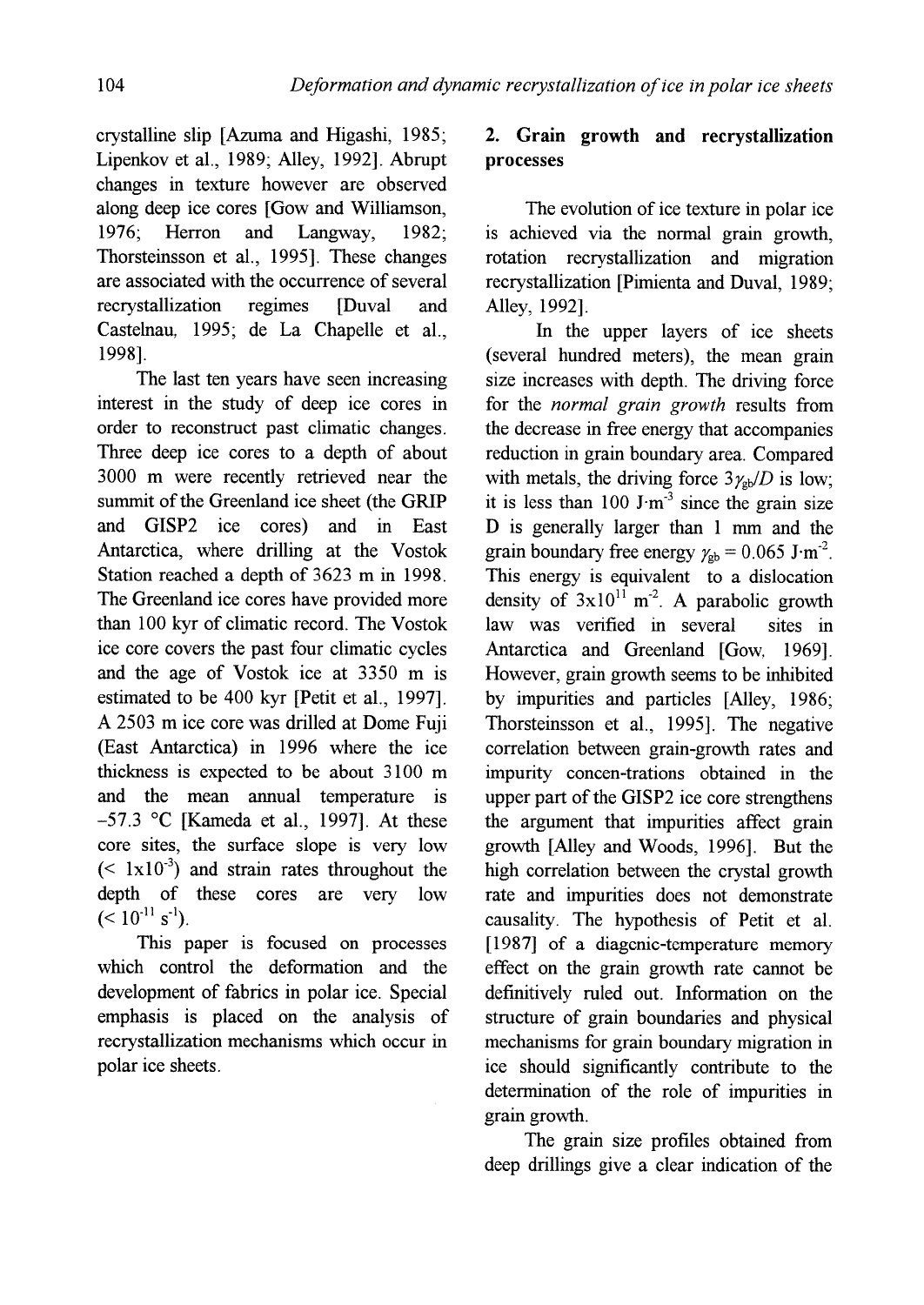occurrence of the normal grain growth. At Byrd, grain growth stops at a depth close to 400 m [Gow and Williamson, 1976]. At **GRIP,** the normal grain growth occurs down to 650 m [Thorsteinsson et aI., 1997]. At Vostok, due the increase in temperature just below the surface, the transition between grain growth and rotation recrystallization is difficult to define from the grain size profile. From Lipenkov [personal communication], first sub-boundaries are observed from 700 m. The normal grain growth should therefore cease at about this depth.

Sub-boundaries are observed below the zone where normal grain growth occurs. Due to heterogeneous deformation within grains, the misorientation of sub-boundaries increases and high angle boundaries develop. This mechanism is termed *rotation recrystallization* by the geological community and is also referred to as *"continuous recrystallization"* or *"recrystallization in situ".* The formation of new grains associated with this recrystallization mechanism appears to slow down texture development resulting from lattice rotation by slip when ice is loaded in uniaxial compression [Castelnau et al., 1996a]. According to Alley et ai. [1995], the polygonization process counteracts further grain size increase due to grain growth below 400 m depth in the Byrd ice core (Antarctica). The same explanation was given by Castelnau et al. [1996a] for the stop in grain growth below 650 m in the **GRIP** ice core. In this recrystallization regime, grain boundaries migrate in the same low-velocity regime as that associated with grain growth, and which is characteristic of impurity-loaded boundaries (Figure 1).

**In** the deepest hundreds of meters of the central parts of ice sheets, the temperature

can be higher than  $-10$  °C, reaching the melting point at the interface between ice and rock. In this zone, rapid migration of grain boundaries can occur between dislocation-free nuclei and deformed grains. This recrystallization regime is generally referred to as *migration recrystallization* by geologists and *discontinuous recrystallization* in materials science. It obviously occurs in temperate glaciers. However, it is not observed along the 3623 m Vostok ice core where the temperature is about  $-4$  °C at 3600 m. From de La Chapelle et ai. [1998], the dislocation density is expected to be too low to initiate recrystallization. The grain boundary migration rate corresponding to this re-crystallization regime ranges from  $10^{-12}$  to  $10^{-8}$  m<sup>2</sup> $\cdot$ s<sup>-1</sup> near the melting point [Duval et ai., 1983] (Figure 1). Migration recrystal-lization gives coarse and interlocking grains.

Fabrics associated with migration recrystallization are very different from those associated with rotation recrystallization. While rotation recrystallization retains the fabric pattern induced by slip [Castelnau et ai., 1996a], migration recrystallization leads to fabrics that always promote basal slip [Duval, 1981]. Numerous studies on the development of fabrics associated with the fast boundary migration regime have been carried out on ice from temperate glaciers. It was shown by Duval [1981] that multimaxima fabrics reflect the state of stress. The nucleation of grains that are the less stressed (the best oriented for basal slip) would be favored by the size advantage of subgrains [de La Chapelle et ai., 1998]. With generally low strain rates in ice sheets, new grains form in the vicinity of grain boundaries as a consequence of the very high plastic anisotropy of ice crystals. The selection of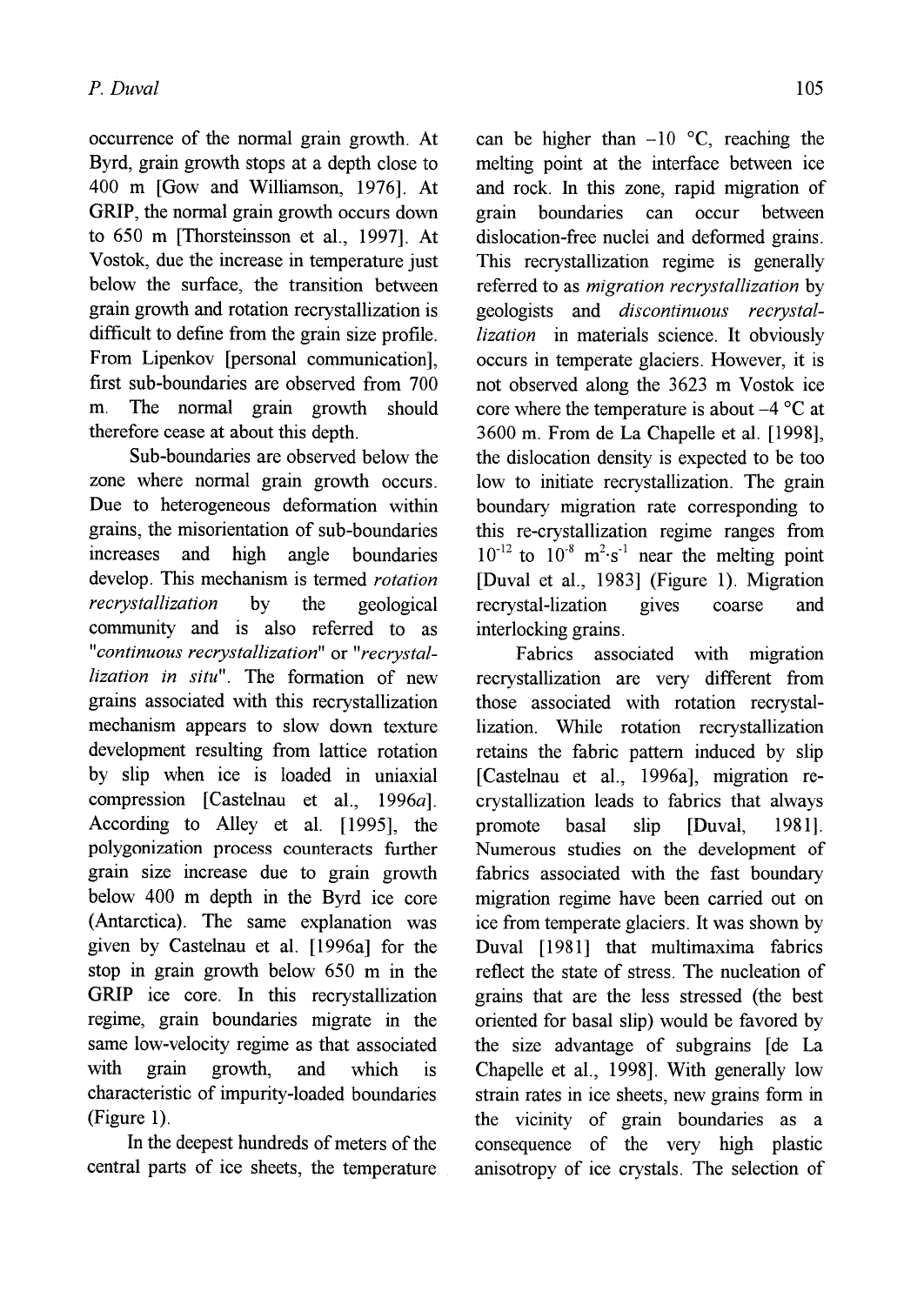

Figure 1: The grain boundary migration rate as a function of driving force in the temperature range,  $-10$  to  $-15$  °C. The grain boundary migration rate associated with grain growth at the surface of the ice sheet at Vostok ( $\theta_s = -55$  °C) is about  $10^{-17}$  m<sup>2</sup>·s<sup>-1</sup>.

grains during growth might explain the socalled diamond-shaped fabric pattern described initially by Rigsby [1951].

During creep tests, stable fabrics are formed at a strain of about 10 % [Jacka and Maccagnan, 1984]. This is in accordance with the high grain boundary migration rate associated with migration recrystallization. On the other hand, the tertiary creep which is initiated after a strain of about 1 % during creep tests in the laboratory [Jacka, 1984] and associated with strain rates higher than that corresponding to the "secondary creep" will not be invoked if migration recrystallization is not occurring. The increase of strain rate results from the softening processes associated with recrystallization and the development of fabrics [Duval, 1981]. The pattern of creep curves with primary, secondary (with a minimum creep rate) and tertiary creep will not be observed when rotation recrystallization is the predominant recrystallization process. From Jacka and Li (this volume), creep tests performed at  $-21$  °C at a stress of 0.2 MPa. show no strain rate increase between 1 and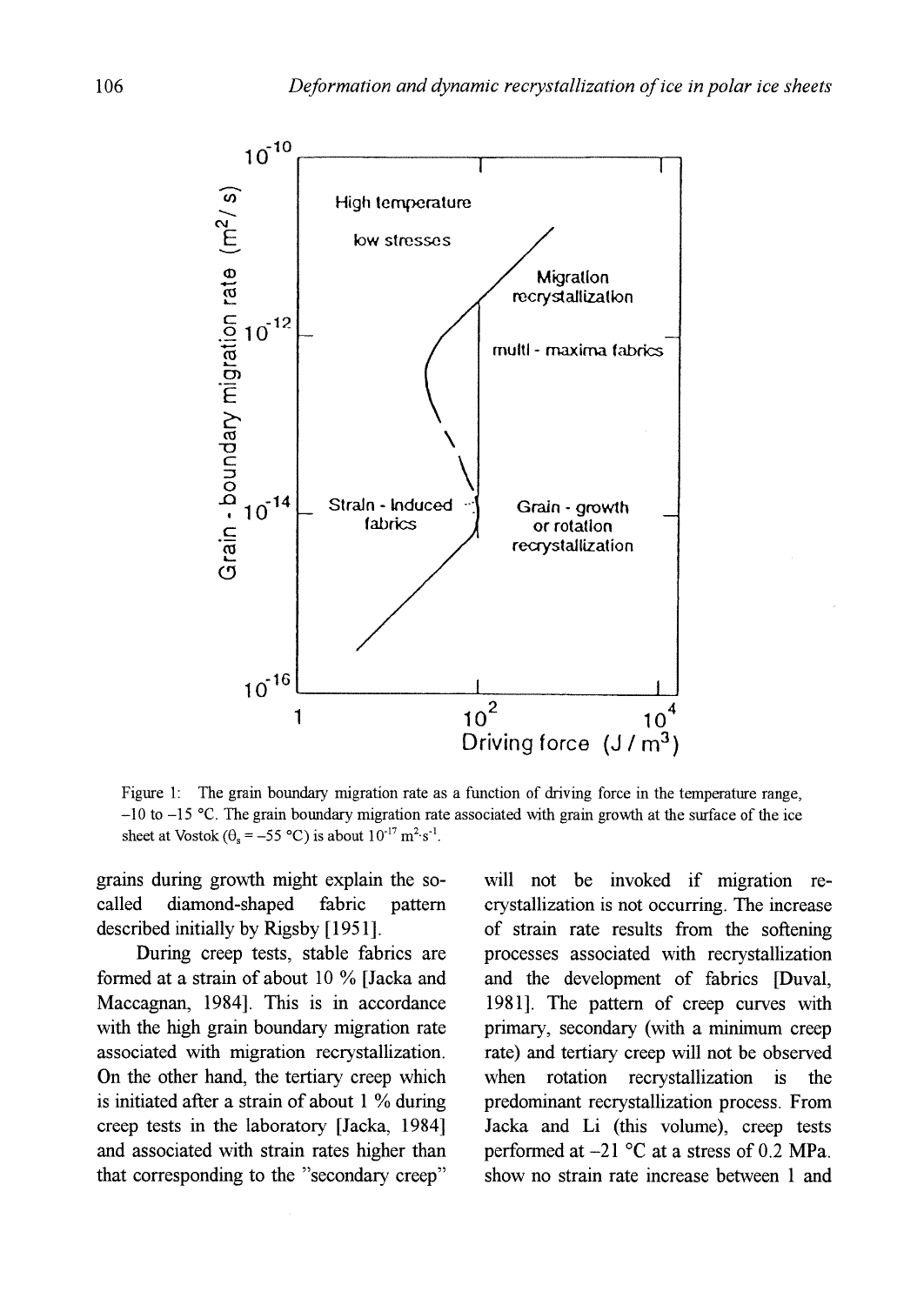7 % strain, i.e. the tertiary creep was not initiated. On the other hand, grains were always randomly oriented at the completion of the test. These results indicate that dynamic migration recrystallization was not occurring.

# 3. Deformation mechanisms **in** polar ice sheets

The main feature of the plasticity of ice crystals is its outstanding anisotropy. For shear stresses of the order of 0.1 MPa., such as those found in active glaciers, ice deforms by basal glide. The resistance to shear on nonbasal planes is large and can be 60 times higher than resistance on the basal plane [Duval et aI., 1983]. Basal slip is caused by the glide motion of basal dislocations with the  $\langle 1120 \rangle$  Burgers vector. But, the rapid glide of short edge dislocations on (1100) prismatic planes with this Burgers vector was observed by X-ray topography [Higashi et aI., 1985; Ahmad and Whitworth, 1988]. The fact that basal slip is dominant in spite of faster movement of dislocations on non-basal planes is attributed by Higashi et aI. and Ahmad and Whitworth to the large difference in the dislocation density. From Hondoh et aI. [1990], long basal screw dislocations are dissociated on the basal plane and, therefore, cannot not move on prismatic planes.

Creep data for single crystals are shown in figure 2. Almost all authors report a stress exponent for basal glide of about 2 and an activation energy close to 60 kJ $mol<sup>-1</sup>$  [Duval et al., 1983]. This value of the stress exponent may be explained by the linear variation of both the number of dislocation sources and the velocity of dislocations with stress.

Creep data for isotropic polycrystalline ice are also given in figure 2. They concern the creep rate reached after a strain of about 1 %. At *high deviatoric stresses* (higher than 0.2 MPa), the stress exponent for the polycrystal is close to 3. During primary creep, strain rate decreases by more than 3 orders of magnitude [Jacka, 1984]. On first loading, the stress state within polycrystalline ice is almost uniform. However, owing to the very large plastic anisotropy of ice crystals, the resolved stress on the basal plane on each grain relaxes, and the load is transferred to the harder slip systems [Castelnau et aI., 1996b]. As a result, an increasingly nonuniform state of internal stress develops. Extensive plasticity of polycrystalline ice is possible with only four independent slip systems [Hutchinson, 1977]. The anisotropic viscoplastic selfconsistent (VPSC) model used by Castelnau et aI. [1997] for predicting the mechanical behavior of polycrystalline ice and fabric development reproduces very well the macroscopic behavior of isotropic and anisotropic ice by assuming ice crystals deform by dislocation glide on basal, prismatic and pyramidal planes. The resistance of these slip systems was determined by an inverse approach, based on the comparison between model results and results of several mechanical tests. It was shown that the VPSC estimation of the rheology of in *situ* grains well matches that obtained experimentally on isolated crystals. The static model (uniform stress within the polycrystal) can reproduce the macroscopic behavior of anisotropic polycrystalline ice, but only by imposing a resistance to the basal slip systems much higher than that deduced from the behavior of isolated monocrystals [Castelnau et aI., 1997].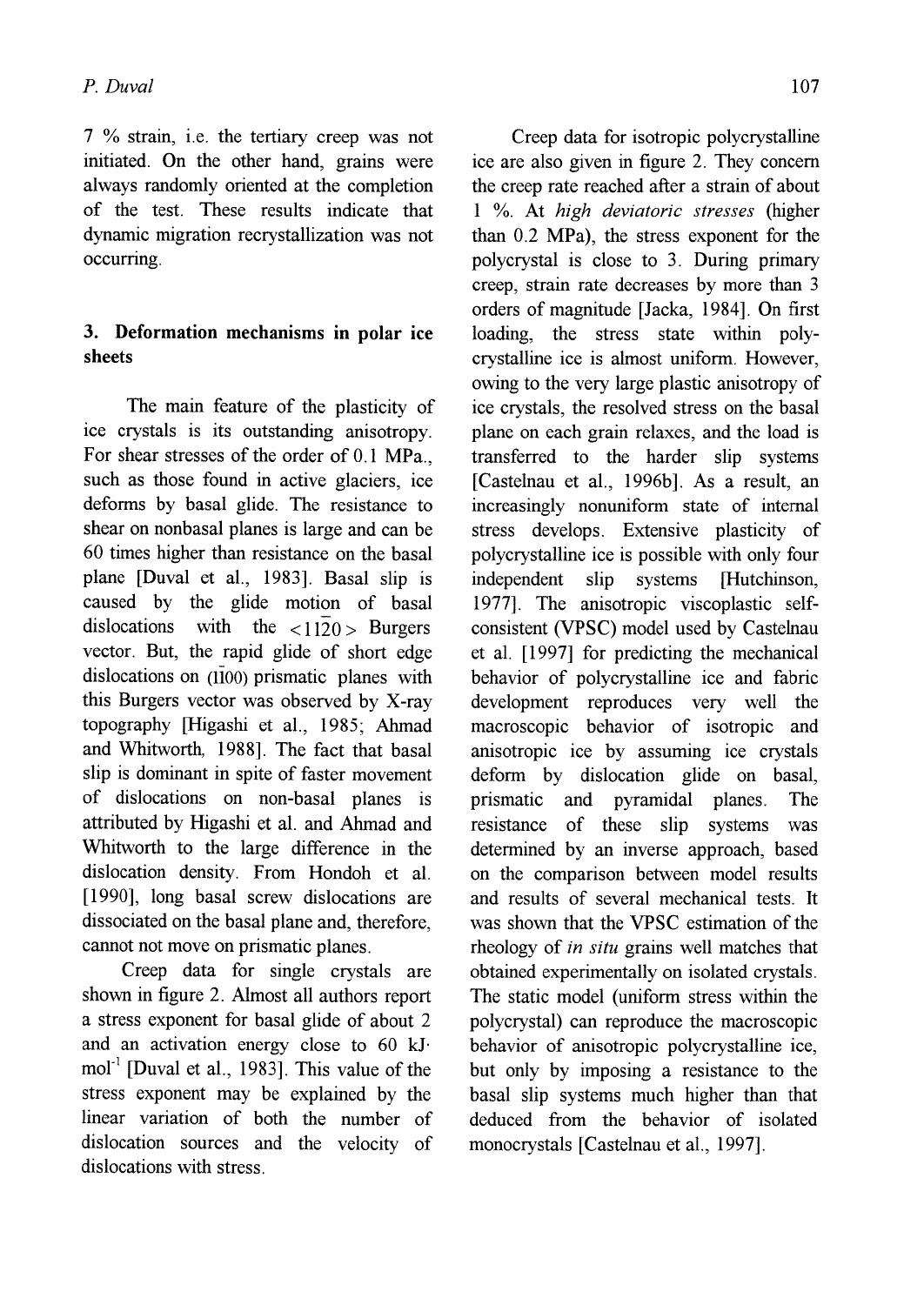

Figure 2: Data for basal glide in single crystals and for creep of isotropic polycrystals at  $-10$  °C. The strain rate for polycrystalline ice was determined after a strain of about I % [data are from Duval and Castelnau, 1995].

At *low deviatoric stresses* (lower than 0.2 MPa), figure 2 shows that the stress exponent is lower than 2. This result is supported by field measurements [Doake and Wolff, 1985; Lliboutry and Duval, 1985; Dahl-Jensen and Gundestrup, 1987]. A linear flow law was obtained at low stresses by Lipenkov et al. [1997] from the densification of bubbly ice. Creep experiments were recently carried out on fine-grained ice (grain size ranging from 8 to 89  $\mu$ m) samples by Goldsby and Kohlstedt [1997] in order to obtain accurate data on the flow law at low stresses. A regime with n= 1.8 was found at low stresses with a grain size dependence,  $\dot{\varepsilon} = d^{-p}$  and  $p=1.4$ . These authors found that grain boundary sliding is the dominant creep mechanism and the rate-limiting defor-mation mechanism in the *n=1.8* regime. Extrapolation of this flow law to grain sizes of 1 mm or larger i.e. for conditions prevailing in ice sheets indicates that grain boundary sliding would often be a dominant mechanism of deformation in large ice sheets [Goldsby and Kohlstedt, 1998]. This conclusion is not in accordance with the development of fabrics induced by the rotation of the lattice by dislocation slip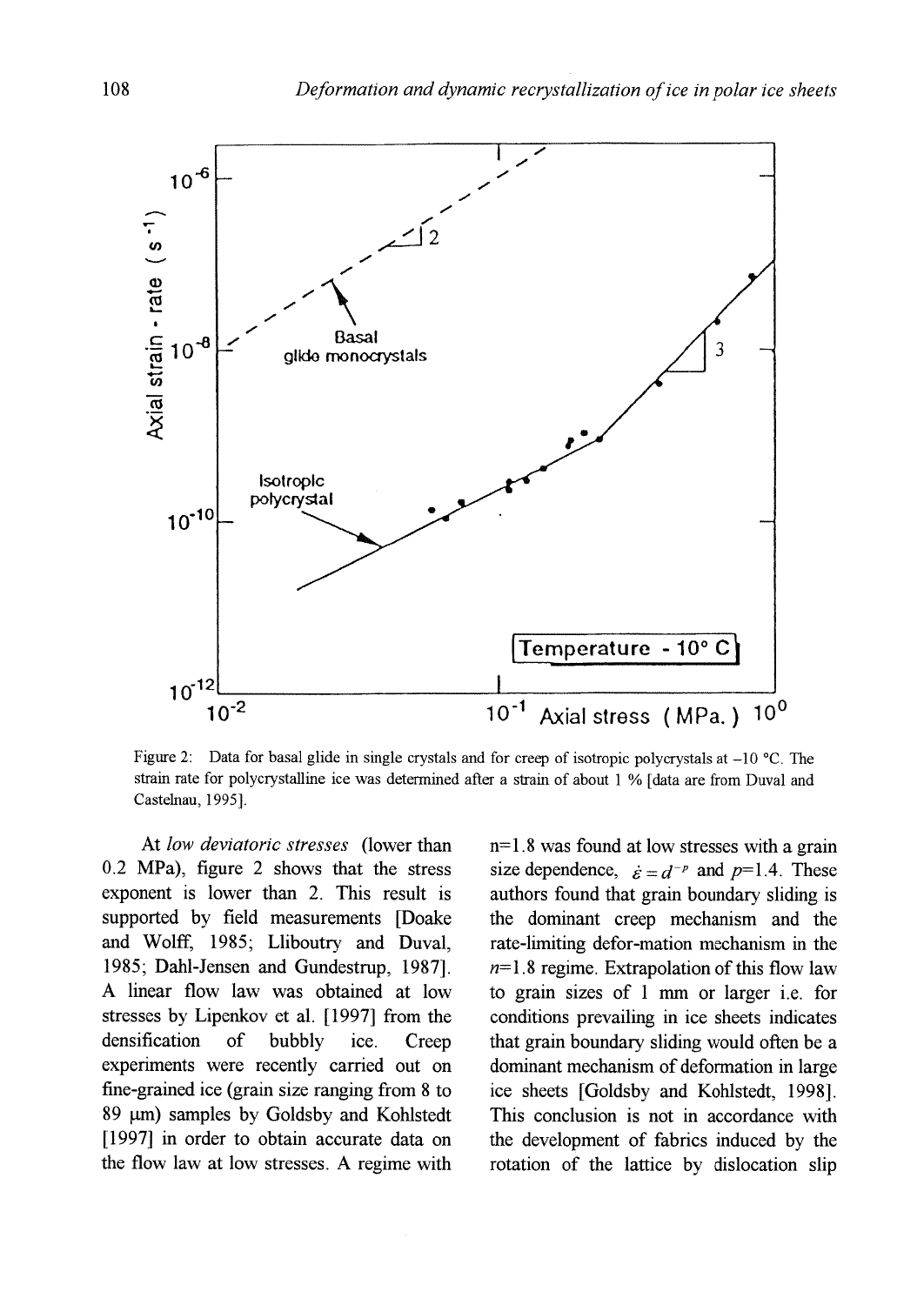[Azuma and Higashi, 1985; Castelnau et aI., 1996bl. We suggest that the deformation of polar ice at low stresses is produced by intracrystalline slip accommodated by grain boundary migration linked to grain growth or rotation recrystallization [Duval and Castelnau, 1995]. Basic equations are given below to assess the stress/strain rate dependence and the coherence of these assumptions for describing the defonnation of polar ice. The increment of dislocation density during defonnation is considered to be due to workhardening and recovery. The increase in dislocation density during deformation arises from the generation of new dislocations. By assuming that the mean slip distance of the dislocations is the grain size D, the increase of the dislocation density due to workhardening is :

$$
d\rho^+ \left| dt = \dot{\varepsilon} / bD \right| \tag{1}
$$

where  $\epsilon$  is strain rate, and *b* is the magnitude of the Burgers' vector.

From de La Chapelle et aI. [1998], the main process for the reduction of the dislocation density is grain boundary migration (gbm) associated with grain growth or rotation recrystallization. If we neglect other recovery processes (i.e. dislocation climb...), the reduction in the dislocation density by gbm is given by:

$$
d\rho^{-}/dt = \alpha \rho K / D^{2}
$$
 (2)

where  $K$  is the grain boundary migration rate  $(K=2D \ dD/dt)$ .  $\alpha$  is a coefficient higher than 1, which makes it possible to take into account a higher dislocation density near grain boundaries.

For steady state conditions,

$$
\dot{\varepsilon} = \alpha \rho b K / D \tag{3}
$$

In the upper parts of ice sheets where the normal grain growth occurs, only the dislocation density depends on stress. *At high stresses,* the relationship between p and the stress  $\sigma$  is given by  $\sigma = \beta G b \rho^{1/2}$ , where G is the shear modulus and  $\beta$  a constant close to 0.4 [Friedel, 1964]. *At low stresses,*  the dislocation density is related to stress via an inverse relationship with the distance between slip lines which is of the order of  $bG/2\pi\sigma$ . A linear relationship between  $\rho$  and  $\sigma$  is therefore found. As a consequence and as suggested by Pimienta and Duval [1987] and Alley [1992], a newtonian viscosity is expected at low stresses if the normal grain growth is occurring.

Equation (3) can be applied to estimate the dislocation density when the normal grain growth is occurring. At Vostok (East Antarctica), with a strain rate of  $2.3 \times 10^{-13}$  $s^{-1}$  and  $\alpha = 1$ , the dislocation density  $\rho$  is about  $1.5 \times 10^{11}$ m<sup>-2</sup> at 800 m. It is about 7 x  $10^{10}$  m<sup>-2</sup> at 500 m depth at GRIP. These values are compatible with the occurrence of grain growth [de La Chapelle et aI., 1998].

If *rotation recrystallization* is the dominant recrystallization mechanism, grain boundaries migrate as for grain growth under the low-velocity regime (figure 1) [Duval and Castelnau, 1995]. The driving force however is provided by both the energy associated with dislocations and the curvature of grain boundaries. The velocity of grain boundary migration *dD/dt (K12D)*  depends on stress via the dislocation density. By assuming, as above, that  $\rho$  is proportional to stress, a non-linear flow law with a stress exponent close to 2 is expected. At high stresses, the assumption of a linear relationship between the dislocation density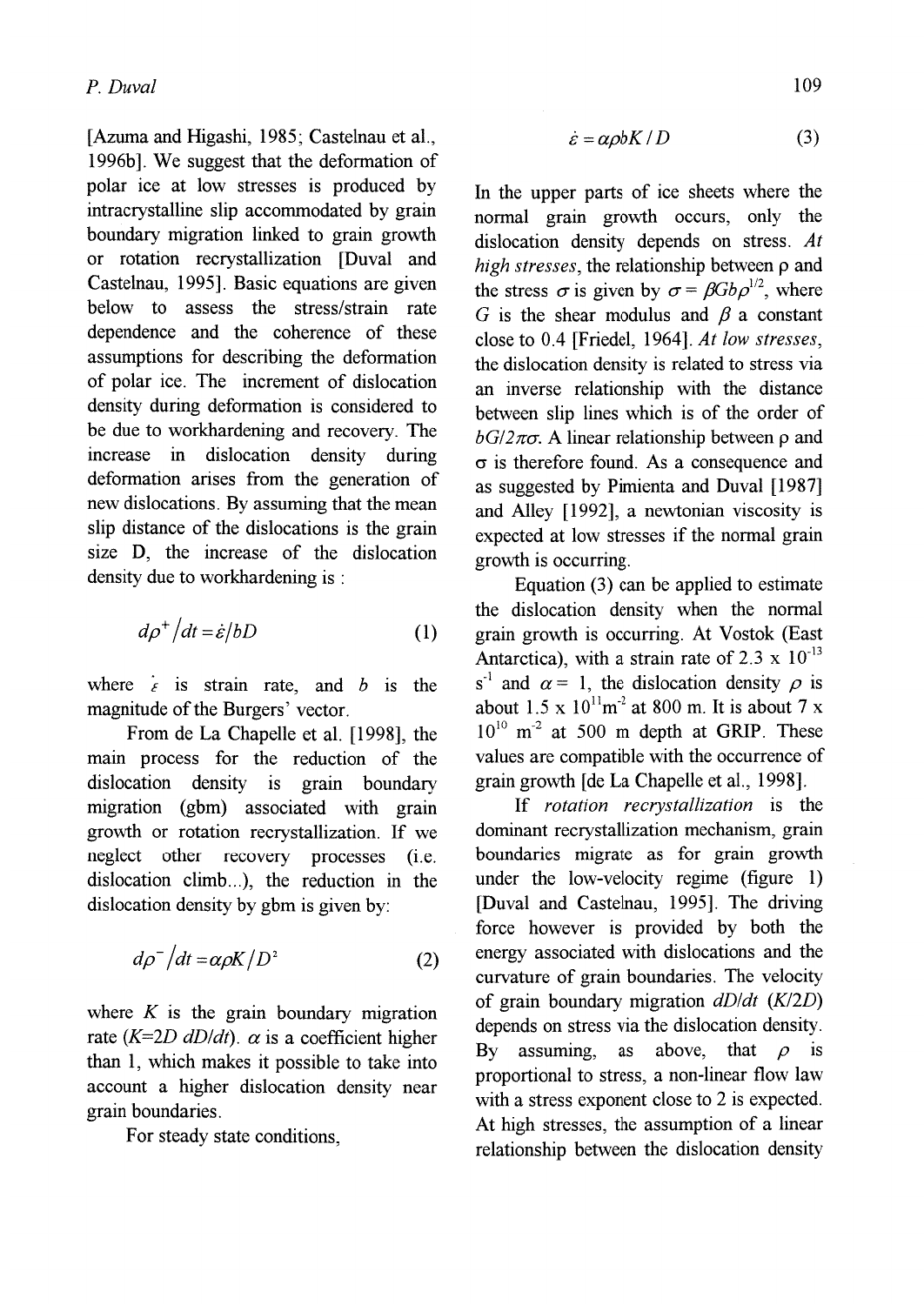and the stress is not tenable. A flow law with a stress exponent close to 3 is obtained.

In conclusion, there is a strong argument in favour of a flow law for ice sheets with a stress exponent equal to one when the normal grain growth occurs and between 2 and 3 when rotation recrystallization occurs. This discussion is based on the existence of a steady state with  $d\rho = 0$ , an exceptional situation in ice sheets when grain growth occurs since there is no direct relationship between grain size, stress or temperature. This is not the case for rotation recrystallization because grain size is dependent only on stress.

An important point not discussed in this work is the development of fabrics with strain. The simulation of fabric development by different micro-macro approaches reproduces very well the observed fabrics as long as dynamic recrystallization is not occurring [Azuma, 1994; Castelnau et al. 1996a and 1996b]. These models are also applied to characterize the relation between fabrics and the instantaneous anisotropic mechanical behavior. Recrystallization models should now be constructed and included within the polycrystal deformation models in order to simulate the development of fabrics when dynamic recrystallization is occurring.

## Acknowledgments

This work was supported by the CNRS (Departement des Sciences Pour l'Ingenieur) and the Commission of European Communities (CEC) Environment and Climate Programme (ED project : Fabric development and rheology of polar anisotropic ice for ice sheet flow modelling; 1996-1999).

## References

Ahmad S., and RW. Whitworth, Dislocation motion in ice: A study by synchrotron X-ray topography, *Phil. Mag.,*  57, 749-766, 1988.

Alley RB., J.H. Perepezko and C.R Bentley, Grain growth in polar ice: II. Application, *J. Glaciol.*, 32, 425-433, 1986.

Alley R.B., Flow-law hypotheses for icesheet modeling, *J. Glaciol.*, 38, 245-256. 1992.

Alley R.B., A.J. Gow and D.A. Meese, Mapping c-axis fabrics to study physical processes in ice, *J. GlaCial.,* 41, 197-203, 1995.

Alley R.B., and G.A. Woods, Impurity influence on normal grain growth in the GISP2 ice core, Greenland, *J. Glaciol.*, 42, 255-260, 1996.

Azuma N., and A. Higashi, Formation processes of ice fabric pattern in ice sheets, *Ann. GlaCial.,* 6, 130-134, 1985.

Azuma N., A flow law for anisotropic ice and its application to ice sheets, *Earth and Planetary Science Lett.,* 128, 601-614, 1994.

Azuma N., A flow law for anisotropic po1ycrystalline ice under uniaxial compressive deformation, *Cold Reg. Sci. and Technol.,* 23, 137-147, 1995.

Budd W.F., and T.H. Jacka, A review of ice rheology for ice sheet modelling, *Cold Reg. Sci. Technol.,16,* 107- 144, 1989.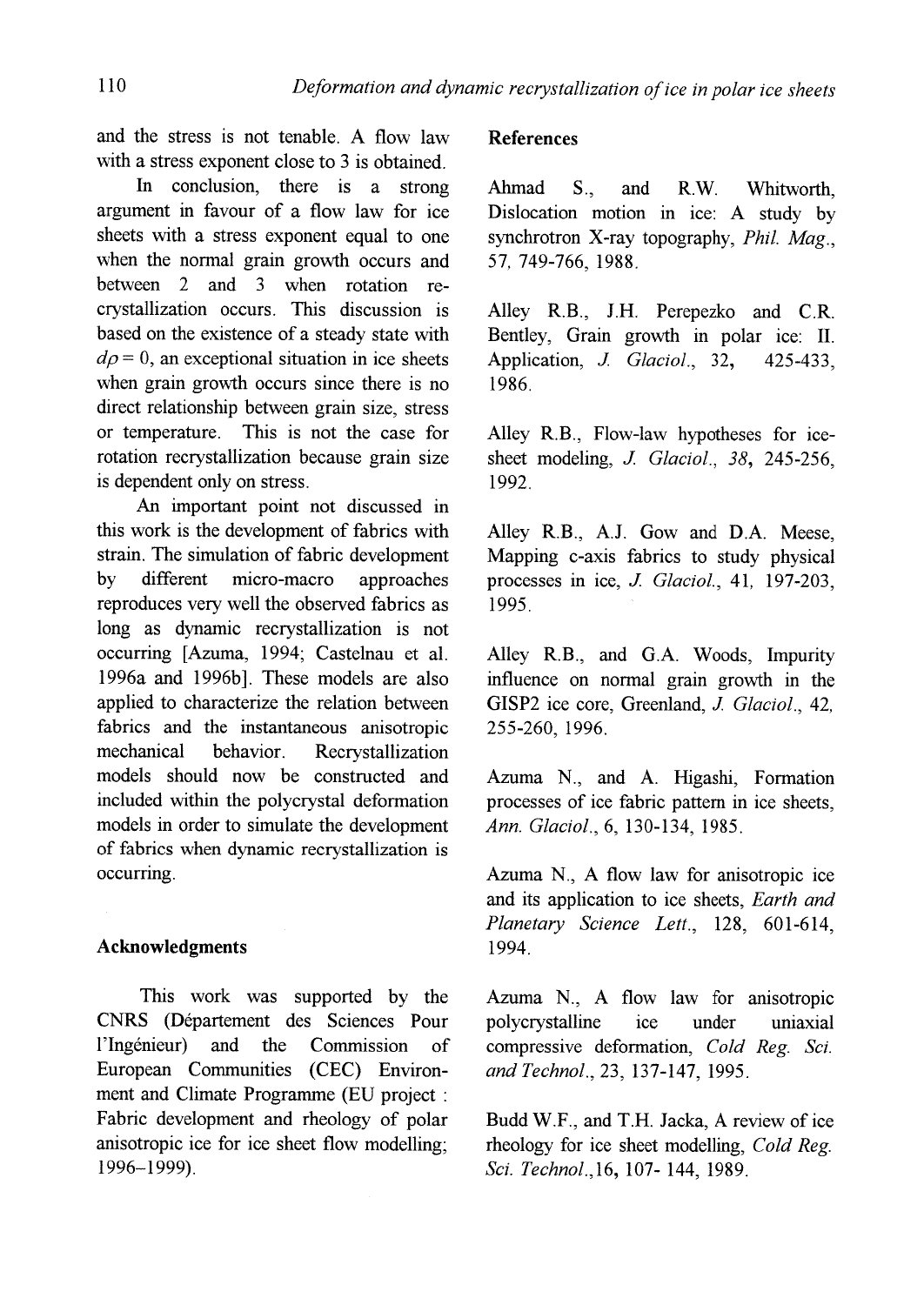Castelnau 0., Th. Thorsteinsson, I. Kipfstuhl, P. Duval and G.R Canova, Modelling fabric development along the GRIP ice core (central Greenland), *Ann. GlaCial.,* 23, 194-201, 1996a.

Castelnau 0., P. Duval, RA. Lebensohn and G.R Canova, Viscoplastic modeling of texture development in polycrystalline ice with a self-consistent approach: Comparison with bound estimates, *J. Geophys. Res.,* 101 (B6), 13851-13868, 1996b.

Castelnau 0., G.R Canova, RA. Lebensohn and P. Duval, Modelling viscoplastic behavior of anisotropic polycrystalline ice with a self-consistent approach, *Acta Mater.,* 45, 11, 4823-4834, 1997.

Dahl-Jensen D., and N.S. Gundestrup, Constitutive properties of ice at Dye 3, Greenland, in *The PhYSical Basis of Ice Sheet Modelling* (edited by AIHS), Vancouver,170, 31-43,1987.

De La Chapelle S., O. Castelnau, v.Ya. Lipenkov and P. Duval, Dynamic recrystallization and texture development in ice as revealed by the study of deep ice cores in Antatctica and Greenland, *J. Geophys. Res.,* 103 (B3), 5091-5105,1998.

Doake C.S.M., and E.W. Wolff, Flow law for ice in polar ice sheets, *Nature,* 314, 255- 257, 1985.

Duval P., Creep and fabrics of polycrystalline ice under shear and compression, *J. Glacial.* 27, 129-140, 1981.

Duval P., and H. Le Gac, Mechanical behavior of Antarctic ice, Ann. Glaciol., 3, 92-95, 1982.

Duval P., M.F. Ashby and I. Anderman, Rate-controlling processes in the creep of polycrystalline ice, *J. Phys. Chern., 87,*  4066-4074, 1983.

Duval P., and O. Castelnau, Dynamic recrystallization of ice in polar ice sheets, *J. Phys. C3,* 5, 197-205, 1995.

Friedel I., *Dislocations,* Pergamon Press (1964).

Goldsby D.L., and D.L. Kohlstedt, Grain boundary sliding in fine-grained ice I, *Scripta Materialia,* 37, 9,1399-1406,1997.

Goldsby D.L., and D.L. Kohlstedt, Are glaciers and ice sheets superplastic? 1998 *Agu Fall Meeting,* San Francisco, F310- 311, 1998.

Gow A.J., On the rates of growth of grains and crystals in south polar firn, *J. Glaciol.*, 8,241-252, 1969.

Gow *A.I.,* and T. Williamson, Rheological implications of the internal structure and crystal fabrics of the West Antarctic ice sheet as revealed by deep core drilling at Byrd Station, *CRREL Rep.,* 76-35, U.S. Army Cold Reg. Res. and Eng. Lab., Hanover, N.H., 1976.

Gundestrup N.S., and B.L. Hansen, Borehole survey at Dye 3, *J. Glaciol.*, 30, (106), 282-288, 1984.

Herron S.L., and C.C. Langway, A comparison of ice textures and fabrics at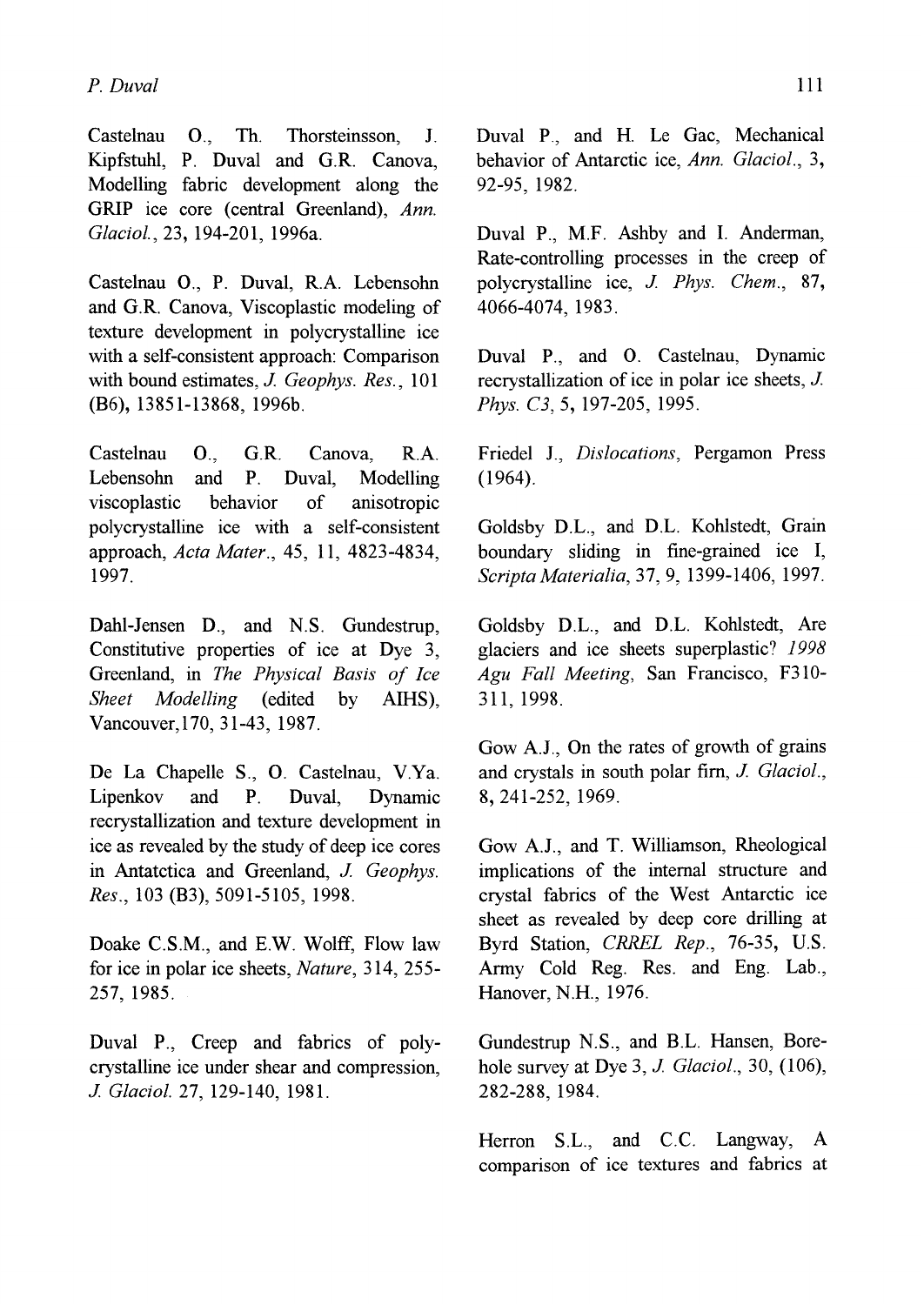Camp Century, Greenland and Byrd Station, Antarctica, *Ann. Glaciol.,* 3, 118-124, 1982.

Higashi A., A. Fukuda, T. Hondoh, K. Goto and S. Amakai, Dynamical dislocation processes in ice crystal, *Proc. Yamada Conference IX*, edited by T. Susuki, K. Ninomiya, K. Sumino and S. Takeuchi, 511-515, Univ. of Tokyo Press, Tokyo, 1985.

Hondoh T, H. Iwamatsu and S. Mae, Dislocation mobility for nonbasal glide in ice measured by in situ X-ray topography, *Phil. Mag.,* 62, 89-102 1990.

Hutchinson J.W., Creep and plasticity of hexagonal polycrystals as related to single crystal slip, *Metal!. Trans.* 8 (9), 1465- 1469, 1977.

Jacka TH., The time and strain required for development of minimum strain rates in ice, *Cold Reg. Sci. Technol.,* 8,261-268, 1984.

Jacka TH., and Li Jun, Flow rates and crystal orientation fabrics in compression of polycrystalline ice at low temperatures and stresses, in *Physics of Ice Core Records,*  this volume, 1999.

Jacka TH., and M. Maccagnan, Ice crystallographic and strain rate changes with strain in compression and extension, *Cold Reg. Sci. Technol.,* 8,269-286 1984.

Kameda T., N. Azuma, T. Furukawa, Y. Ageta and S. Takahashi, Surface mass balance, sublimation and snow temperatures at Dome Fuji Station, Antarctica, in 1995, *Proc. NIPR Symp. Meteorol. Glaciol. 11,*  24-34, 1997.

Lipenkov VYa., N.!. Barkov, P. Duval and P. Pimienta, Crystalline texture of the 2083 m ice core at Vostok station, Antarctica, J *Glaciol.,* 35, 392-398, 1989.

Lipenkov V.Ya., A.N. Salamatin and P. Duval, Bubbly ice densification in ice sheets: Applications, *J Glaciol.,* 43, 145, 397-407, 1997.

Lliboutry L., and P. Duval, Various isotropic and anisotropic ices found in glaciers and polar ice caps and their corresponding rheologies, *Ann. Geophys., 3,*  207-224, 1985.

Petit J.R. et al., Four climate cycles in Vostok Ice core, *Nature,* 387, 359-360, 1997.

Petit J.R., P. Duval and C. Lorius, Longterm climatic changes indicated by crystal growth in polar ice, *Nature,* 332 (6108), 62- 64, 1987.

Pimienta P., P. Duval and V.Ya. Lipenkov, Mechanical behavior of anisotropic polar ice, in *The PhYSical Basis of Ice Sheet Modelling* (edited by AIHS), Vancouver,170, 57-66, 1987.

Pimienta P., and P. Duval, Rate controlling processes in the creep of polar glacier ice,  $J$ . *de Phys. Cl,* 48, *Cl-243-248, 1987.* 

Pimienta P., and P. Duval, Rheology of polar glacier ice, *Ann. Glaciol.,* 12, 206, 1989.

Rigsby G.P., Crystal fabric studies on Emmons Glacier, Monut Rainier, Washington, *J Glaciol.* 59, 6, 590-598, 1951.